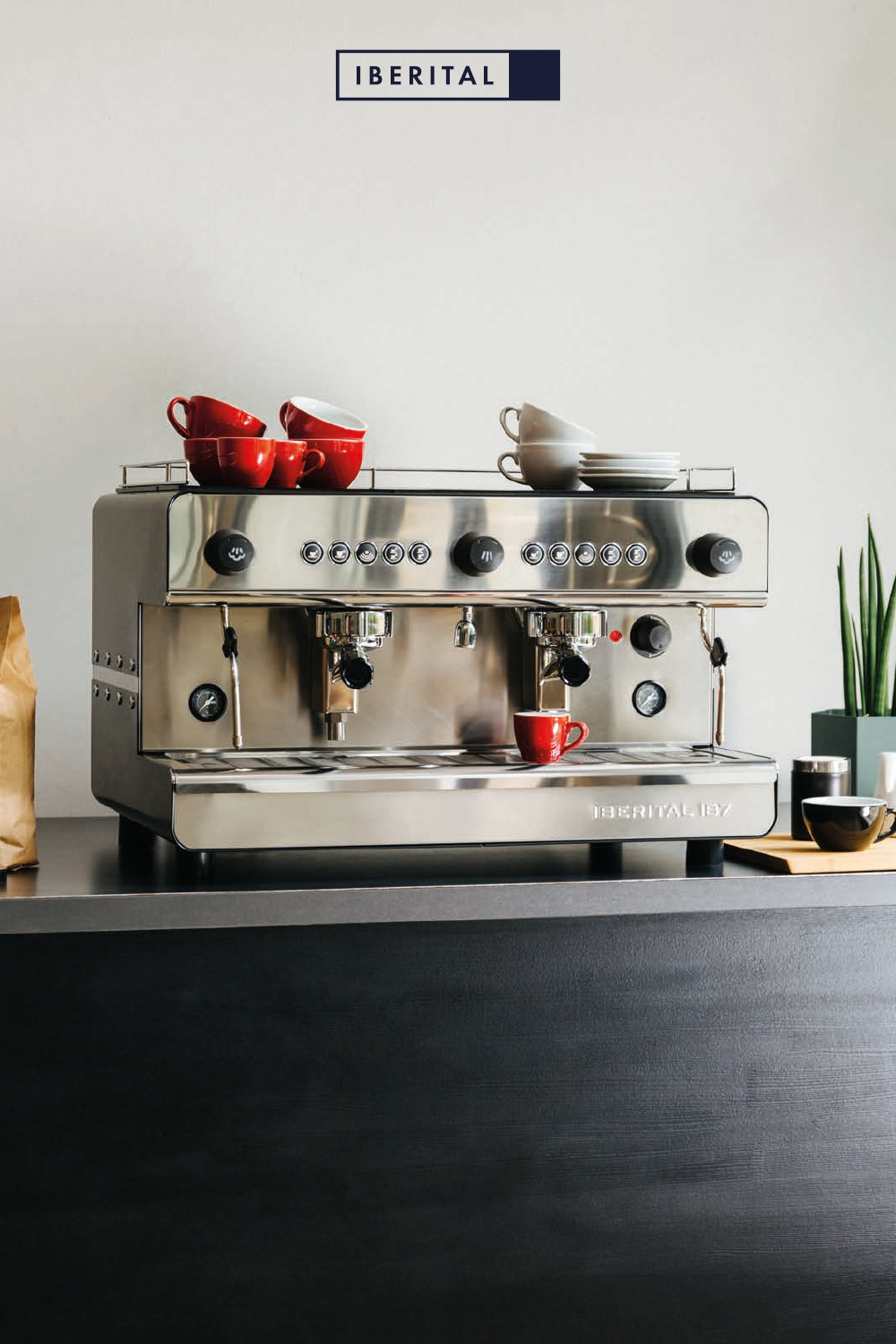Small size, big coffee.

# IB7

### The perfect machine with a compact design ideal for limited spaces.

Designed for small spaces, the IB7 is the perfect coffee companion. A machine with smart, compact design that retains the robustness and durability of all Iberital products. It is the final piece of the puzzle to make your bar complete.

The IB7 design embodies the vision of a classic 20th-century espresso machine and combines it with a reliable model built from durable materials and stainless steel panels. Whether you are experiencing IB7 for the first time or ensuring its upkeep, the IB7 fuses ergonomics with smart design to provide best experience.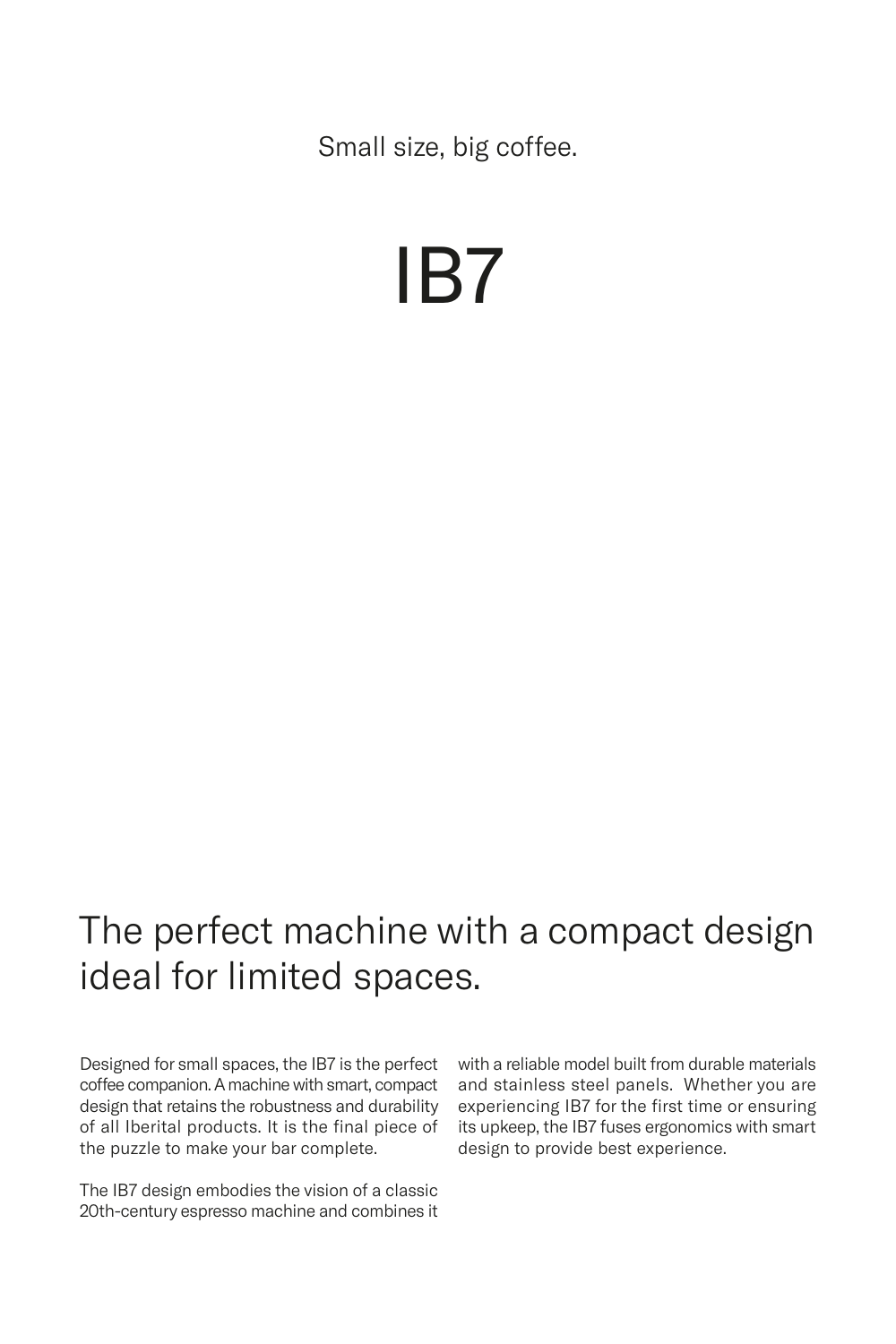

## Functional, Reliable, Powerful & Smart.



Mono boiler system

Electronic dosage (4 doses + continuous)

Volumetric Control

Pre-infusion

New touch pad with white leds

Barista area LED lighting

Stainless steel steam wands



Ergonomic filter-holder

Automatic boiler refill

Improved access to the machine for maintenance

Fast turn steam knobs

Wooden filter-holder and knobs (optional)

IB Connect (optional)